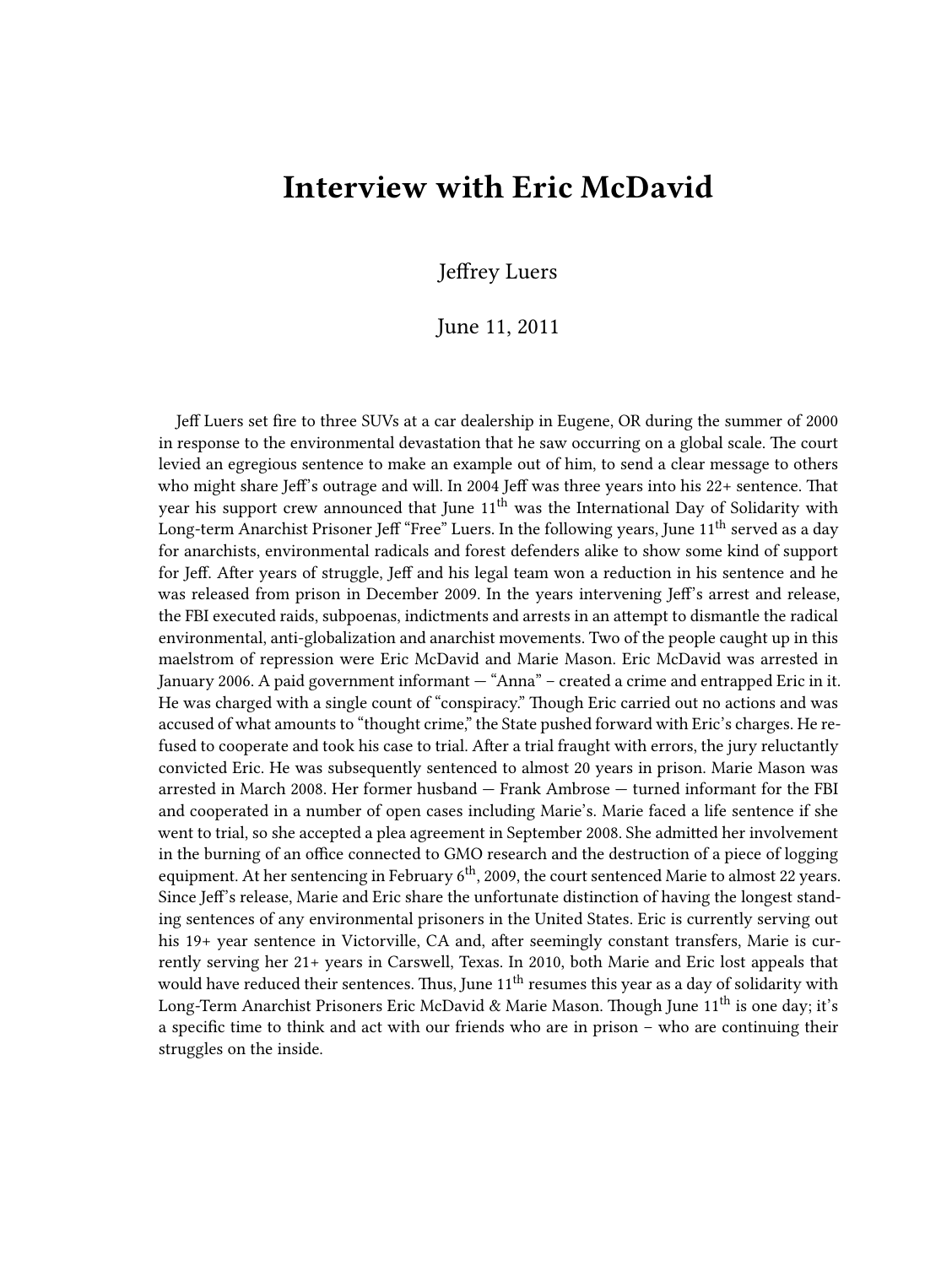JEFF: Eric, you were convicted of conspiracy to damage or destroy by arson or explosive public and/or private property. How did that happen? What led up to it?

ERIC: What led up 2 my B'n convicted of conspiracy 2 damage &/or destroy govt property & interstate commerce is a long path 2 travel – but the short version of it is how after high school i dabbled N a couple of so-called carriers (serving tables/bartending, carpentry/framing) & N each, i looked at the preceding generation 2 C where i'd possibly B N 10–20 yrs… not finding what i saw to be appealing, i chose 2 go bk 2 school & try 2 feel out another way… i was leaning toward teaching philosophy when i ran across the anti-war movement pre-Iraq II  $\&$  after that 1<sup>st</sup> march N San Fran on the 25<sup>th</sup> of Oct. there was no hold'n bk... what i felt amongst those masses of people filling the streets tapped N2 something that nurtured my Heart N a way that i hadn't felt since i was a kid... i joined a couple of peace grps  $\&$  went 2 multiple skill-shares on deescalation  $\&$ dealing w/cops, so as 2 help out w/security during marches… i soon became disheartened, finding out that the people/grps putting on the marches weren't just getting 2gether 2 'act now to stop war & end rape', but were some political vanguard - that piece made me reel it N & stay closer 2 home… i mostly helped out through the students 4 peace grp at the J.C. i was attending… it was at 1 of these meetings where i saw this scroungy kid stapling stacks of paper copies 2gether dn the middle & folding them N  $\frac{1}{2}$  making a little booklet... i quietly asked 2 C 1, & hardly picking up his head, he said that i could keep it – the 'cover' was this femminin face w/what looked like metallic dreads & the words *Species Traitor* (don't recall the #)… my initial feeling was = 'weird', so i stuffed it N my bag 4 later... that zine was my  $1<sup>st</sup>$  intro N2 a social critique i felt 2B authentic & it resonated w/how i felt N that becoming moment; after that, thresholds began 2 appear everywhere, & my real journey began w/remembering who i am…

J: You were the victim of a paid FBI informant. How did "Anna" earn your trust?

E: some may call it naïve, but B'n my authentic self – i naturally and whole-heartedly trust every 1… so, 'Anna' never earned my trust, she manipulated it, by tugging at heart-strings she'd woven whenever she felt me drift from the course she'd chosen…

J: According to the State you are a convicted terrorist. How does that make you feel? Are you a terrorist?

E: it's a trip 2 B labeled a terrorist by a grp of bureaucratic terrorists; i'd say it feels awkward, almost comical… i've had all sorts of folx attempt at sticking me N some category & i'm pretty good at duck'n out of 'em

J: There is a lot of contention in the Environmental movement about snitches and how to deal with them. In many cases they have been welcomed back into activist communities or continued to receive support. What is your opinion on snitches and how do you think the activist community should respond to them?

E: my opinion on snitches is that each is unique, & aught 2 B handled as such… 4 those who create a great degree of damage, i believe the severity of their treatment by their loved 1s & friends aught 2 B reciprocal… some will B forgiven by some people, but their choices can never be forgotten by any1…

J: Having been found guilty of thinking about property destruction what is your opinion on that tactic? How does this movement and others work toward a better future?

E: my opinion on the tactic of property destruction is that i haven't yet found a viable argument against it… (remembering that the Sedition Act of 1917 has yet 2 B revoked) hypothetically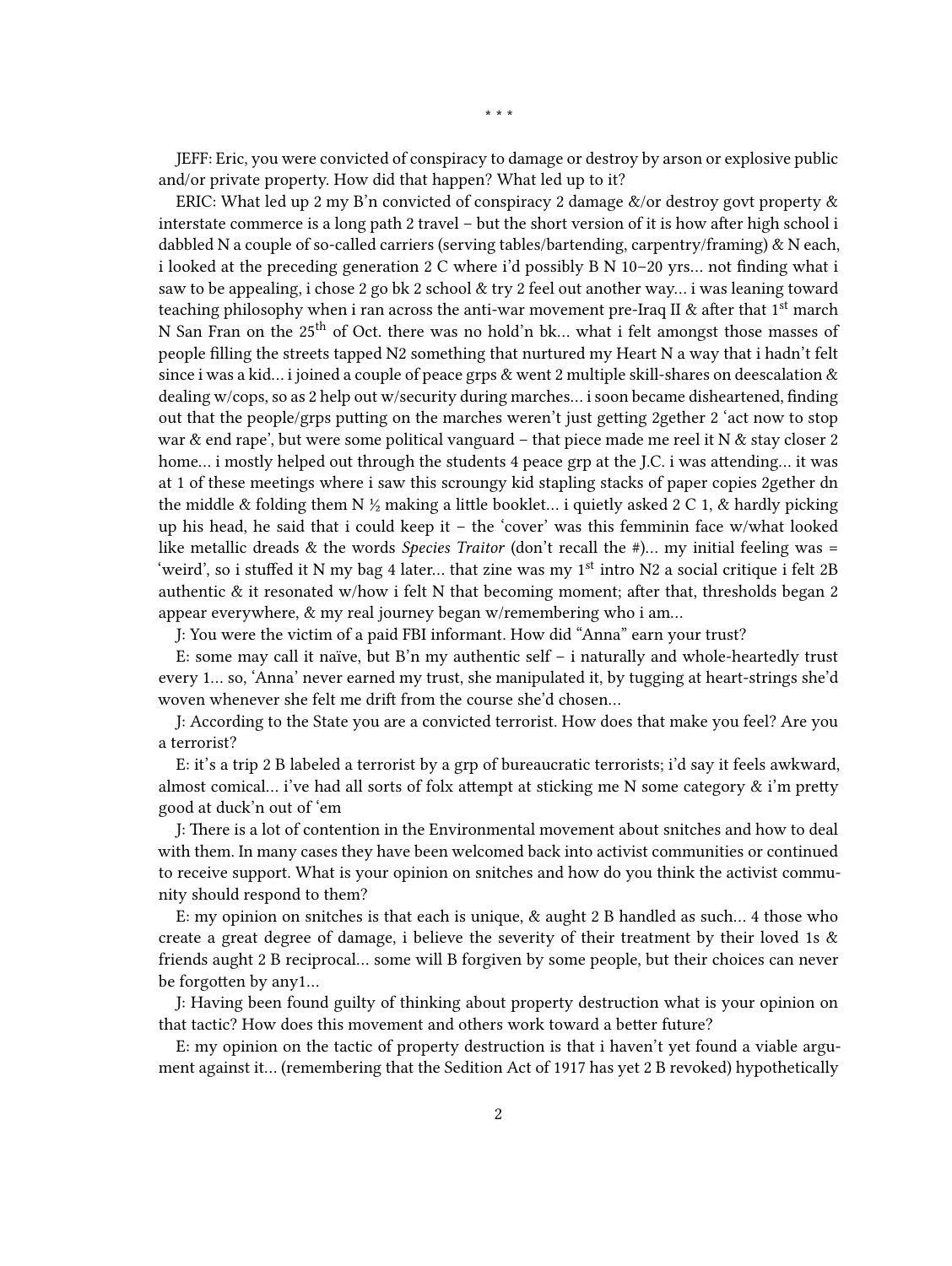speaking = it's possible that the folx who choose 2 utilize the myriad of tactics that R out there need 2 all Dance 2gether… for instance, if there were an action done by some anonymous folx, those who've been working on the same subjects w/the public could utilize that flow of energy towards their own end, as well as those N the surrounding areas… let it B a ripple effect that folx can ride the wave after the pebble hits the water…

J: What is your daily life like? Can you walk us through a typical day?

E: a typical day = up at  $5/5:30$  am 2 do joint rotations & a kundalini yoga session... we get unlocked @ 10 2 6 am,  $\&$  i go out N2 the pod 2 read the ticker on the news station (w/a cup of coffee every other day), 2 wait 4 the 1st 'recreation move' at 6:20am... outsd exercising until @ 7:45, mwf an hr of yoga at 8, otherwise head bk 2 the pod 4 some breakfast & reading/writing/letters/ projects until our unit gets called 2 chow… eat light on tues/thurs bc of the beginner's yoga class i teach at noon 4 an hr; i'm basically out at the yard until recall at 3pm… come bk 2 shower B4 we get locked dn 4 the afternoon count – from  $\frac{1}{4}$  2 4 til  $\frac{1}{4}$  2 5... when we get unlocked i sometimes play some dominoes or read/write until chow… mon/fri i go out 2 'rec.' & do bloodpressure/bodyfat readings until recall at 8pm, or on other days i might go over 2 the library 4 some space & a 'lil quiet… after that it's lockdn at 9:15pm & i crash as soon as the door locks… 'groundhog day' barely scratches the surface where visits & mail R basically the only things that change…

J: What do you miss most about being free or, as I like to think of it, in minimum custody? E: what i miss most about minimum security is *DIVERSITY* = of everything; B'n @ my Partner, trees, my family, dogs, kids, rivers, elders, the ocean, stars – *fuck'n stars*, lakes… needless 2 say i could go on 4 a *long* time…

J: What is your advice to the next generation who want to be involved and want to create change?

E: my advice 2 the next generation who wish 2 B involved, & wish 2 create change – would B 2 seriously learn & explore who U R… not who U think U R, or who society or some counterculture says U R, but really *who U R*… learn/explore who nurtures who UR (B they humyn or non-humyn), & listen 2 Ur Heart & 2 those who nurture who UR; everything else falls N2 place after that…

J: Clearly you can't answer this without bias, but how important is prisoner support to this struggle and others?

E: yes, i'm totally biased – i believe prisoner support is 1 of the fundamental facets of the mosaic we're all a part of – esp. recognizing  $\&$  supporting p.o.w.s  $\&$  political prisoners from other genres who've moved contrary 2 the culture; N sharing support, we open ourselves 2 new relations which R integral 2 nurturing change…

J: Do you have hope for the future and if so what gives you hope?

E: do I have hope 4 the future? i can't say i'd call it hope; but despite what i feel B'n weaved N the coming pattern, i do have a crush on the resonating idea that there will always B those who choose 2 listen 2 & follow their Hearts regardless of the programming all of us R subjected 2 over our lives…

J: And finally what do you need or want? What would help make your time inside easier? (This is your chance to unashamedly put it out there so do it this is where it is absolutely ok to be selfish :))

E: what do i need or want 2 make my time go by easier? Other than the obvious? … this isn't something easy 4 me 2 do… <SIGH> … folx have been continuously help'n out w/my requests 4 reading material which helps a lot, & every once N a while i find a surprise deposit on my books…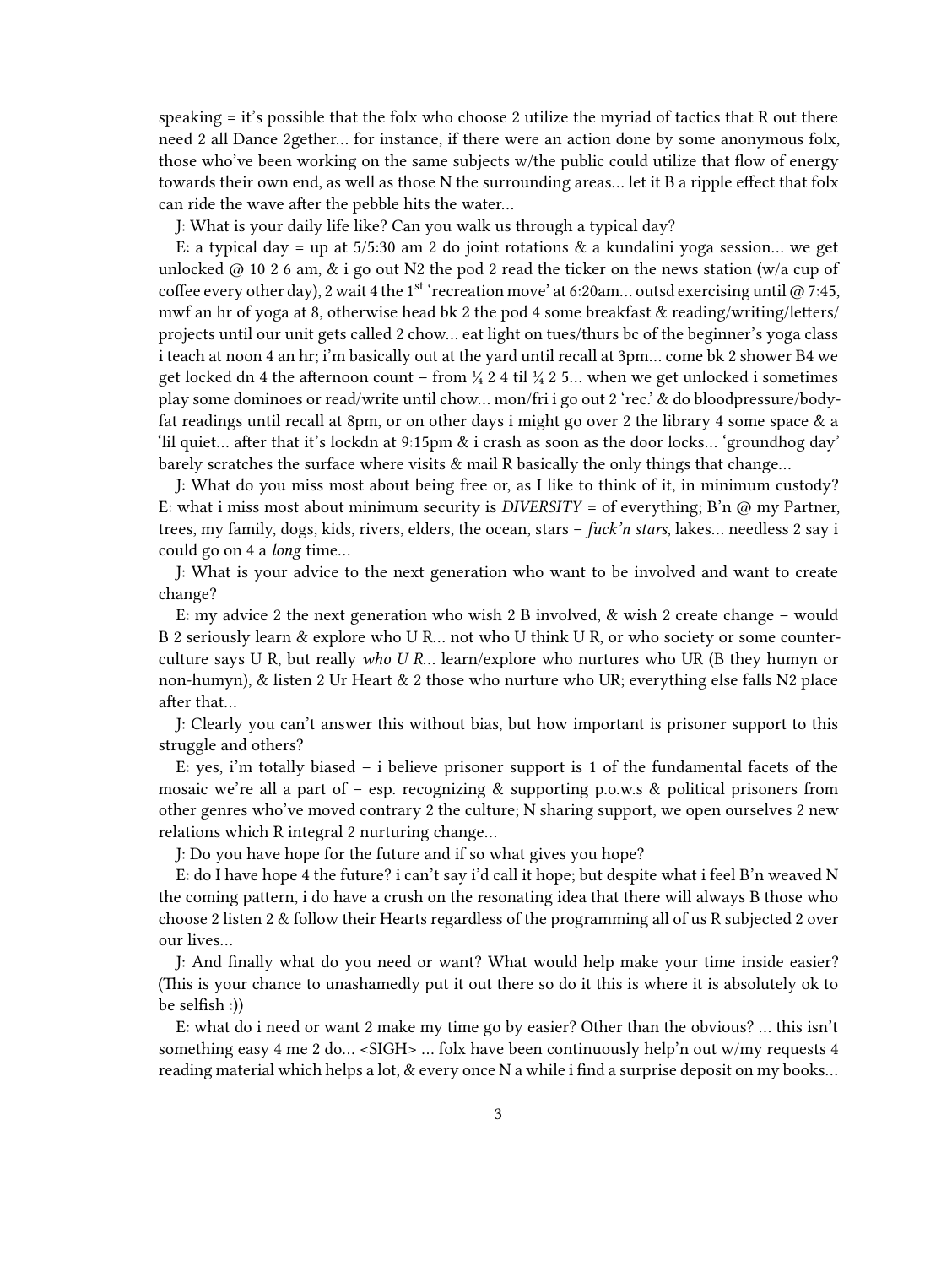mostly, my concern centers  $\textcircled{a}$  the monetary burden placed upon my partner 4 hir costs 2 make it dn 2 C me 4 visits… oh, & it's always beautiful 2 receive zines & rad publications…

\* \* \*

More information on Eric's case can be found at <http://www.supporteric.org> More information on Marie's case can be found at <http://www.supportmariemason.org>